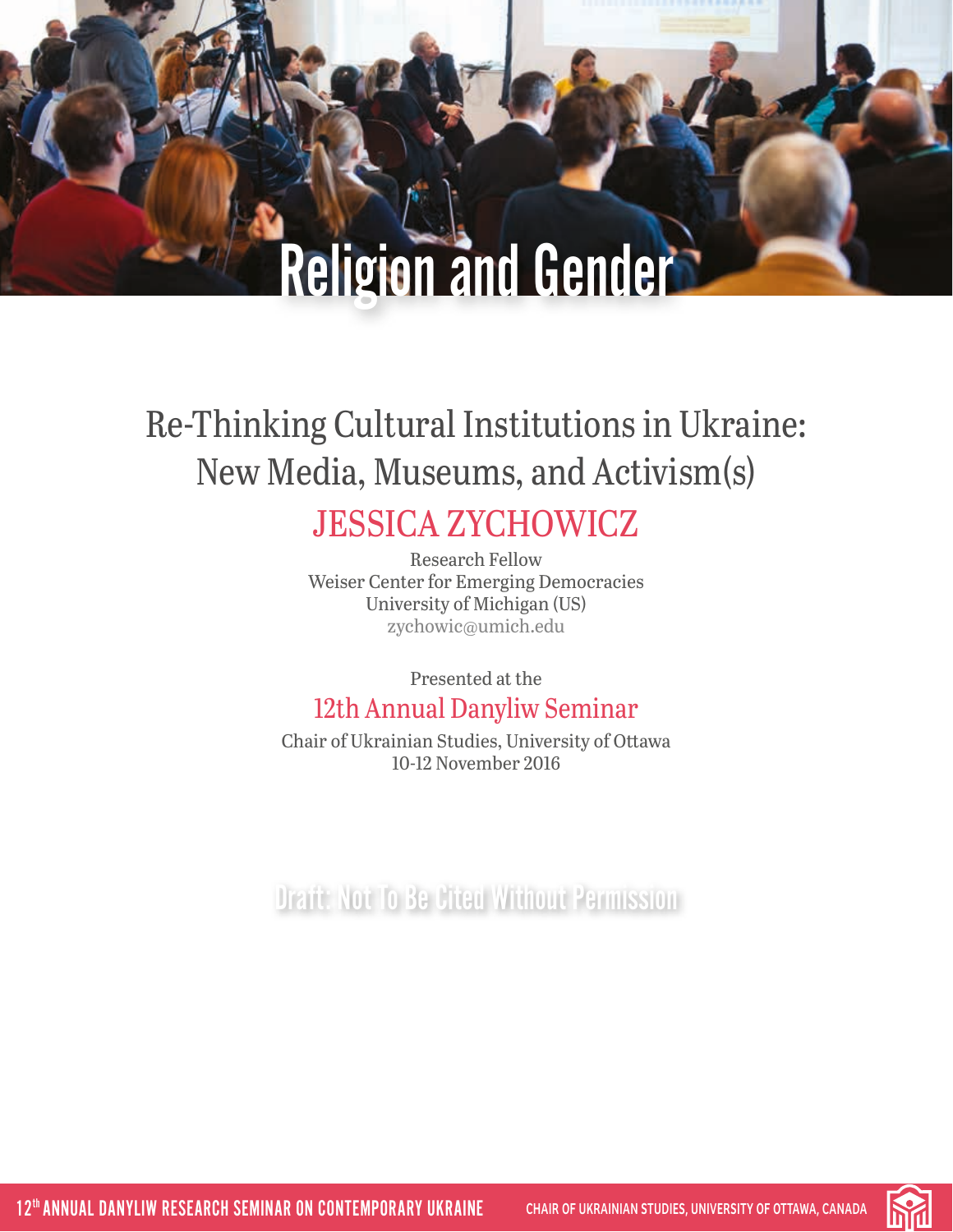#### 1. Overview

By investigating civic activism in Ukraine from 2004-2014, my broader project explores how an emerging generation of artists—often referred to as the Third Avant-Garde are contesting past Soviet and Western conceptualizations of the public sphere and the controversial term "feminism" as it travels in the local context. Many of the materials produced by these artists illuminate the conflicted discourses underpinning media images of post-Soviet Ukraine to reveal compelling narratives about nation, human rights, and the production of dissidence in a global context.

Young people in Ukraine do not remember the fall of the Soviet Union. Nonetheless, the nonviolent gatherings on Kyiv's main square against a rigged presidential election in 2004 were a mild upheaval compared to the decline in civil liberties incurred over the decade that followed. The mass demonstrations on Kyiv's Maidan, or square, in November 2013 were a culmination of deeper grievances that were unleashed in response to ousted President Yanukovych's refusal to sign an Association Agreement that would have moved the country closer to joining the EU. More importantly, this act catalyzed a need for regime change by a polity divided by elites. The troubled outcomes of the Orange Revolution that had once served a limited, albeit formative function by helping to solidify a democratic identity in Ukraine, have only been further complicated by the conflict with Russia in the region.

The specific artworks and narratives I have selected for this paper feature local activists' perspectives in the decade leading up to the 2013-14 Euromaidan Revolution, offering insights into a history that skirts the grand narratives of nationhood and war often promulgated in mass-media about Ukraine. Each chapter in my broader project traces a different scholarly debate on Soviet and Western connotations with notions of human rights and its terms of equivalence, the former oftentimes positioned in an asymmetrical either/or (for or against) relationship to democracy, making this term particularly difficult to translate. The repetition of false binaries across contexts (national, mass-media, linguistic) also reveals the manipulative surfaces upon which conversation about women's and gender rights can become limited and stymied. Contrary to these limiting devices, in the years between the Orange Revolution and the events of winter 2013-14, many intellectuals, artists, and others became activists—sometimes against their own will—risking their bodies in the face of physical violence.

My aim is to offer up critical material for viewing new opportunities for publicly engaged cultural systems. I focus on Ukraine's younger generation of self-identified feminist and LGBTQ activists' experiences since the Orange Revolution. Many artists and activists have continued to carve out pivotal public sites for dialogue. In this paper, I narrow my focus to recent initiatives by the Visual Culture Research Center (VCRC). I will address several factors shaping the discourses at play within the visual exhibits be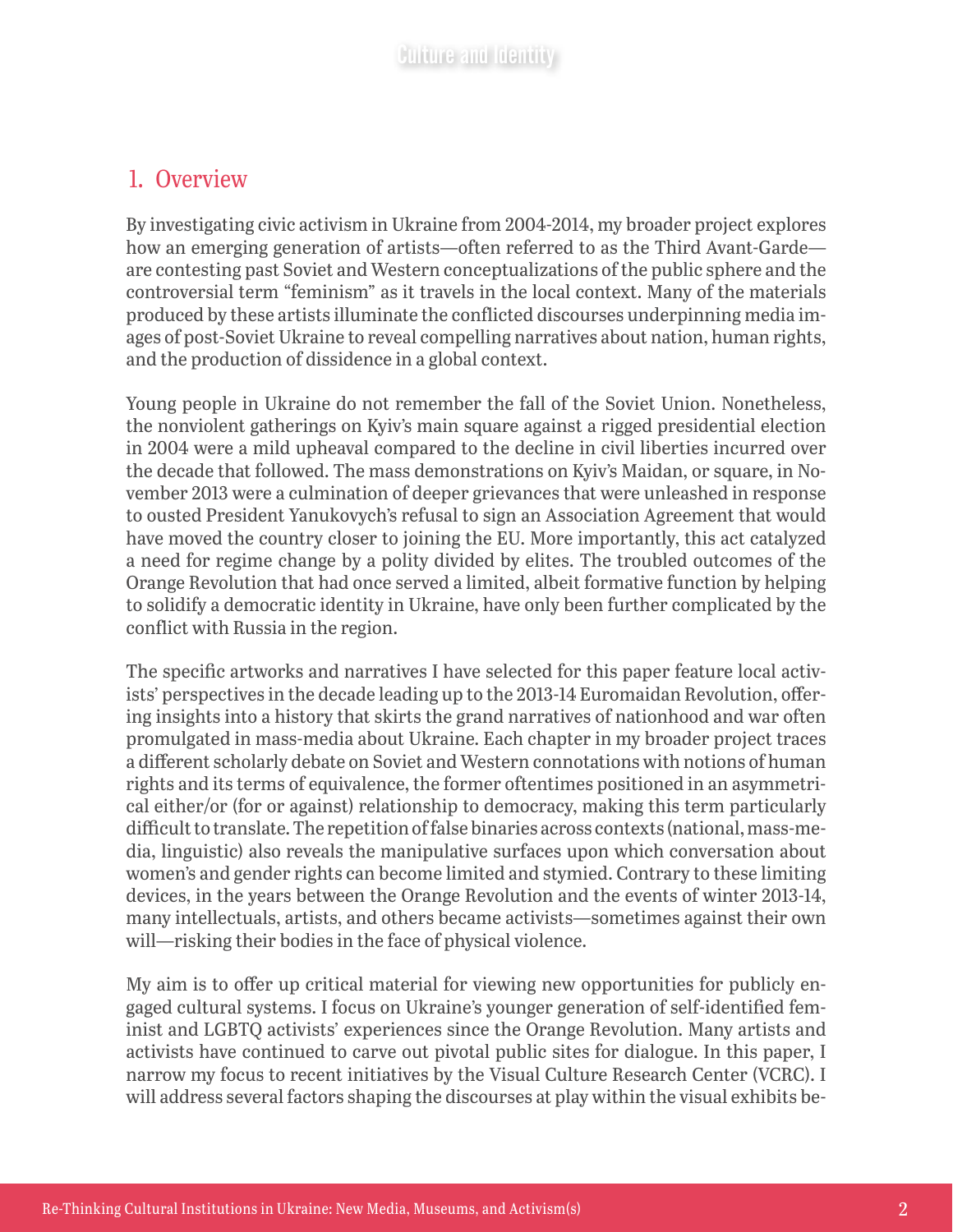ing produced by curators at VCRC, an important venue for creative work that has struggled to survive in light of censorship by the regime and attacks from the far right. Their works often involve explorations of Kyiv's urban space, in particular where monuments, museums, and architecture mark shifts in ideology. This group is especially unique in their depictions of intergenerational perspectives on Soviet past and the ways in which it is continually (re)inscribed through local social conflicts and their distribution/ perpetuation/ resolution across urban space.

#### 2. New Publicly-Engaged Forums: *The School of Kyiv*

"The address of the booth selling scrap metal is on Mirnaya Street, a term which denotes both world and peace, though the street was formerly known as Chorny Yar, or Black Ravine. Nearly a century ago local residents petitioned the city to change the name of their street. The notion of a Black Ravine called to mind a necropolis. No one wanted to rent a room there. 'Sign, seal, and deliver what you will, but give us Peace!' went the slogan" (Mishchenko 2015).

This excerpt is from *The Book of Kyiv,* a collection of essays containing local accounts of the many changes to result from the nation's recent experience of revolution, occupation, and conflict. The narrative often stretches back to the city's origins in the tenth century, visually framing the present in layers of dialogue, parable, and metaphor that lead readers to confront their surroundings critically, irreverent of taboos in prescriptive uses of space. Instead, oral histories and anecdotal narratives about the city convey how memory inscribes and alters environments. The text trespasses into alleyways between churches and a mosque where the homeless rest, into secret gardens growing near forgotten mass graves dating to, "sometime after Oleg the Prophet was interned," in which all were "buried in rows: first the locals, then soldiers, then Roma, Muslims, Jews, then victims of the plague." The text scales all walls— depicting, in images, how the city populates and moves counter to divisive strategies in the mainstream media stories of national conflict. Pathways emerge:

"Today the outskirts of the market are filled with Tatars, who, having fled Crimea after its annexation by Russia now bake and sell *cheburek*, a dough pastry filled with seasonings. In 1980 a covered building was added to the marketplace. The structure resembles a seagull, and the air there smells of seagulls as well, due to the stray cats that compete with the birds in retrieving any discarded fish." But these newly displaced Tatars from Crimea have actually been here before; there is even a hill nicknamed after them, returning it to its original inhabitants—"Tatarka," now mostly abandoned, lies on a weedy slope hidden from view.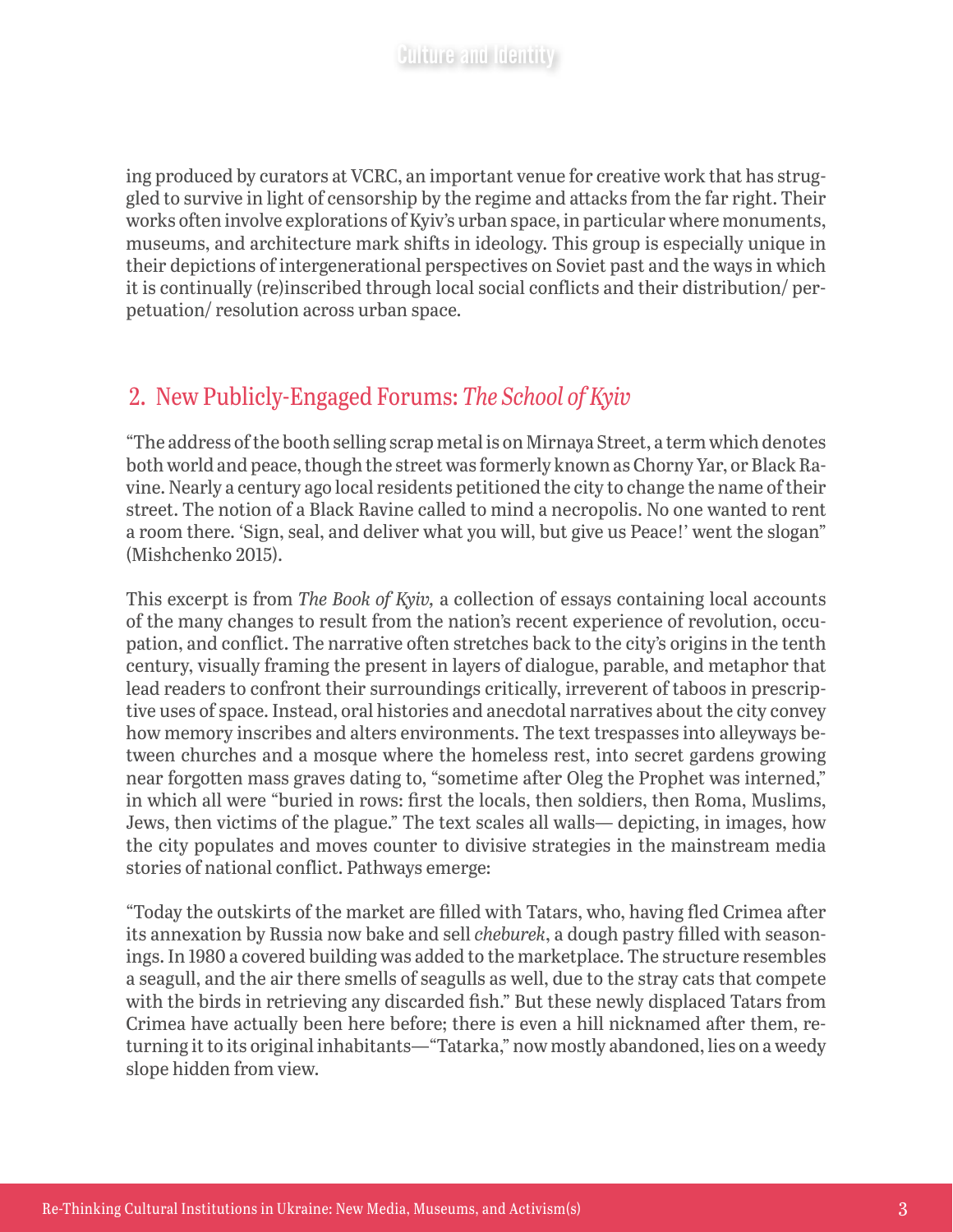The texts are a guide to *The School of Kyiv*.Spread out across 18 venues in the city, what started as an art event became a multinational phenomenon and a springboard for dialogue about Euromaidan. The performances, public lectures, and art installations that manifested from September-November, 2015 were originally supposed to be the 2nd Kyiv Biennial, but had been postponed from 2014 because of the revolution. The first biennial was held in 2012. In November 2013 two Austrian curators, Hedwig Saxenhuber and Georg Schöllhammer, had signed on to organize the second event.1 Only six months before the 2015 opening, the Ukrainian Ministry of Culture canceled the state funds earmarked for the biennial, stating that art is not a priority in a time of war. This sudden turn of events galvanized the local art community in their efforts to sustain the project.

#### 3. The Visual Culture Research Center

The fifteen organizers of *The School of Kyiv* are members of the Visual Culture Research Center (VCRC), founded in 2008 as a "platform for collaboration between academic, artistic, and activist communities."2 The group has since been housed in three different venues in the city due to controversial relations with state authorities for the content of their artworks, including expulsion from Kyiv-Mohyla Academy in an act of censorship by University President Sergiy Kvit for the exhibit *Ukrainian Body*, in 2011, for images depicting nudity and same-sex couples. The group has received an outpouring of international support: the lists of signatories on petitions include figures such as Judith Butler and Slavoj Žižek. Efforts to keep the initiative afloat in Ukraine's politically regressive environment attest to the fact that Vasyl Cherepanyn, Director of the VCRC, has broken new ground for art and its impact on local civic struggles.

A powerful message resides in the parallel between the artistic process and public dialogue. Experiments underway at VCRC list as their central aim, "a new discourse of Ukraine," in which "representation means gaining political subjectivity – being present, visible, and voiced as a separate entity"(Cherypanyn 2015). This is also a valuable point for addressing local demands for more autonomy from which to gain critical vantage in evading propaganda clashes between the nation's EU and Russian neighbors. What art offers, when supported as a socially engaged process, is a step forward out of crisis by challenging audiences and participants to absorb and question a turbulent history without the blame involved in naming perpetrators and victims. Creating public space for free discussion also responds to misrepresentations of Ukraine in the propaganda daily synthesized by the "information war," only one outgrowth of Putin's ongoing disregard for Ukrainian sovereignty and international treaty.

<sup>1</sup> For more details on the curation and planning of the event, see Matusevich 2015.

<sup>2</sup> The Visual Culture Research Center: [http://vcrc.org.ua/en.](http://vcrc.org.ua/en)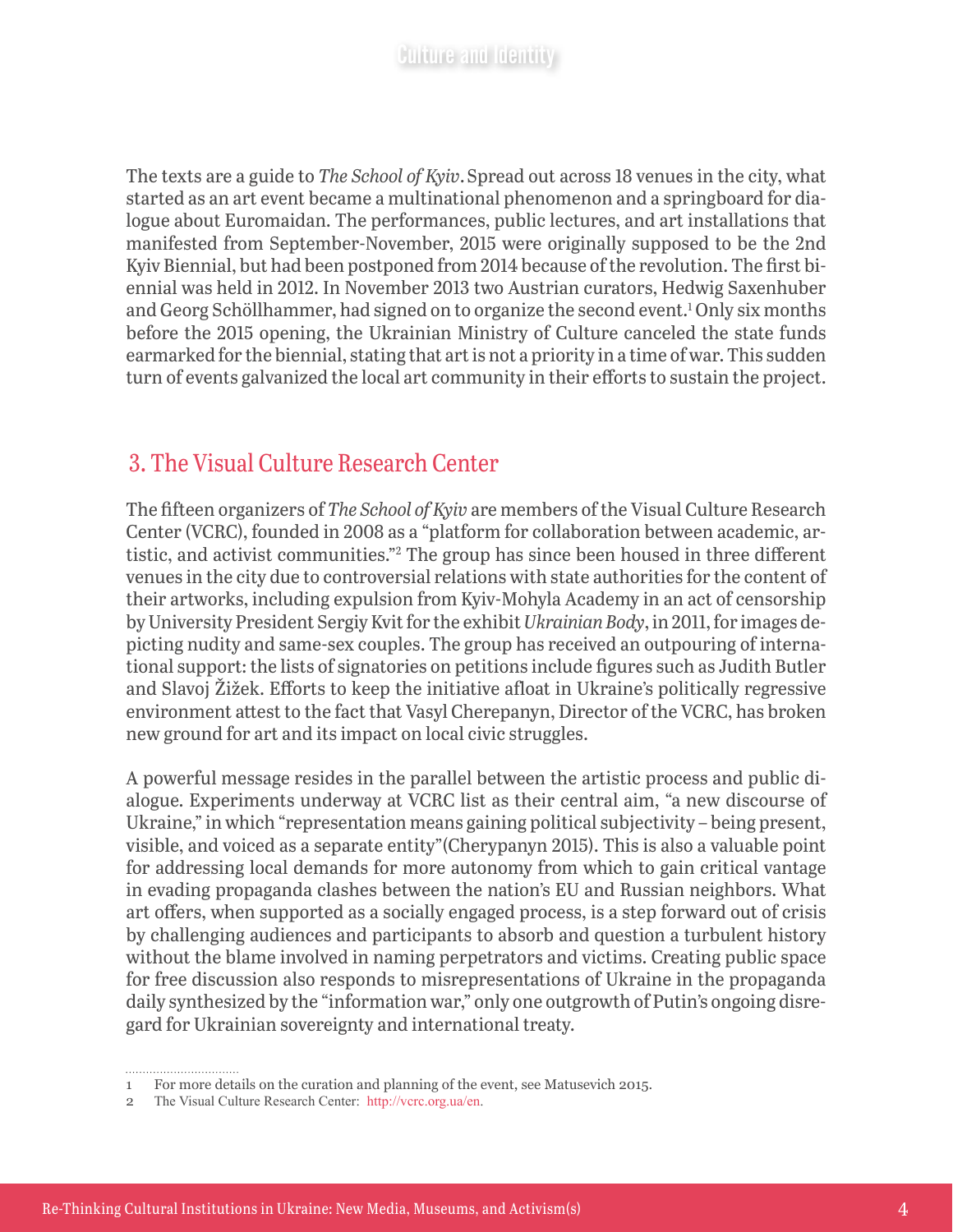In "Declaration of the School of Kyiv," Cherepanyn issues a comprehensive mission for the role of art in public life by evoking the manifestos of Kyiv's avant-garde artist-revolutionaries of the early 20th century. The document unifies the six divisions of the school by establishing several key aims for its participants in a sociopolitical experiment focused on "understanding what we have lived through." Each division engages a different cluster of concerns about transformation, neocolonialism, and dispossession in Ukraine's post-revolutionary moment. The School of Abducted Europe lists among its objectives of study: "exclusion of the European 'Other' and the new 'Schengen wall'; 'the end of ideology' and the rise of the far right in Europe and beyond; the conflict of historical memories and the remaking of war; cultural wars between pornography and religion; 'the hatred of art,' iconoclasm and image wars." The School of the Displaced involves refugees and displaced peoples to ask how participatory and performative actions might ameliorate states of crises. The School of Realism and The School of Landscape investigate the contentious past lives of these aesthetic forms; while The School of the Lonesome teaches the theory and practice of documenting contemporary history in open workshops, such as, "How to Remember? How to Archive?" lead by Zeyno Pekünlü. The School of Image and Evidence synthesizes a curriculum based in user-generated online video to facilitate documentary reports by participants in order to contest mass-media propaganda about the war. The School of Kyiv plans to open several branches in institutions throughout Europe in 2016.3

In format, *The School of Kyiv* challenges the traditional idea of a Biennial because it is not annual art event or market, but a social experiment that includes resuscitating Ukraine's past cultural institutions. The Academy of Arts, Academy of Fine Arts and Architecture, National Museum of the History of Ukraine, and the National Library for Architecture all lent out their spaces. This is a thorn in the side of the privatized monopoly over contemporary art in Ukraine. By contrast, the VCRC concept relies on global knowledge and volunteer labor flows through networks, many which have been strengthened in Ukraine over the past decade through NGOs. The self-organized crisis centers that emerged out of Euromaidan have also catalyzed the motivation to reverse outflows by increasing aptitude around media and financial sustainability to combat critical issues facing Ukraine such as the digital divide, social intolerance, and rising income inequality.4

A new museum structure might thus envision ways to facilitate public access to interpretive practices. Given the relatively young age of the organizers (mostly in their 30s), the projects foregrounded in this paper have political corollaries in the street gatherings of the early 2000s. Many of the texts reflect ideas espoused by youth groups, such

<sup>3</sup> Partners include: The Polish Institute, Muzeum Sztuki Nowoczesnej; ERSTE Foundation, Goethe Institut; the Ministry of Culture of Georgia; local news outlets *Ukrains'ka pravda,* Kyiv Post, Hromadske TV; and the UART Foundation for Cultural Diplomacy, among others.

<sup>4</sup> For a detailed, comprehensive study of networks and global knowledge flows, see Kennedy 2015.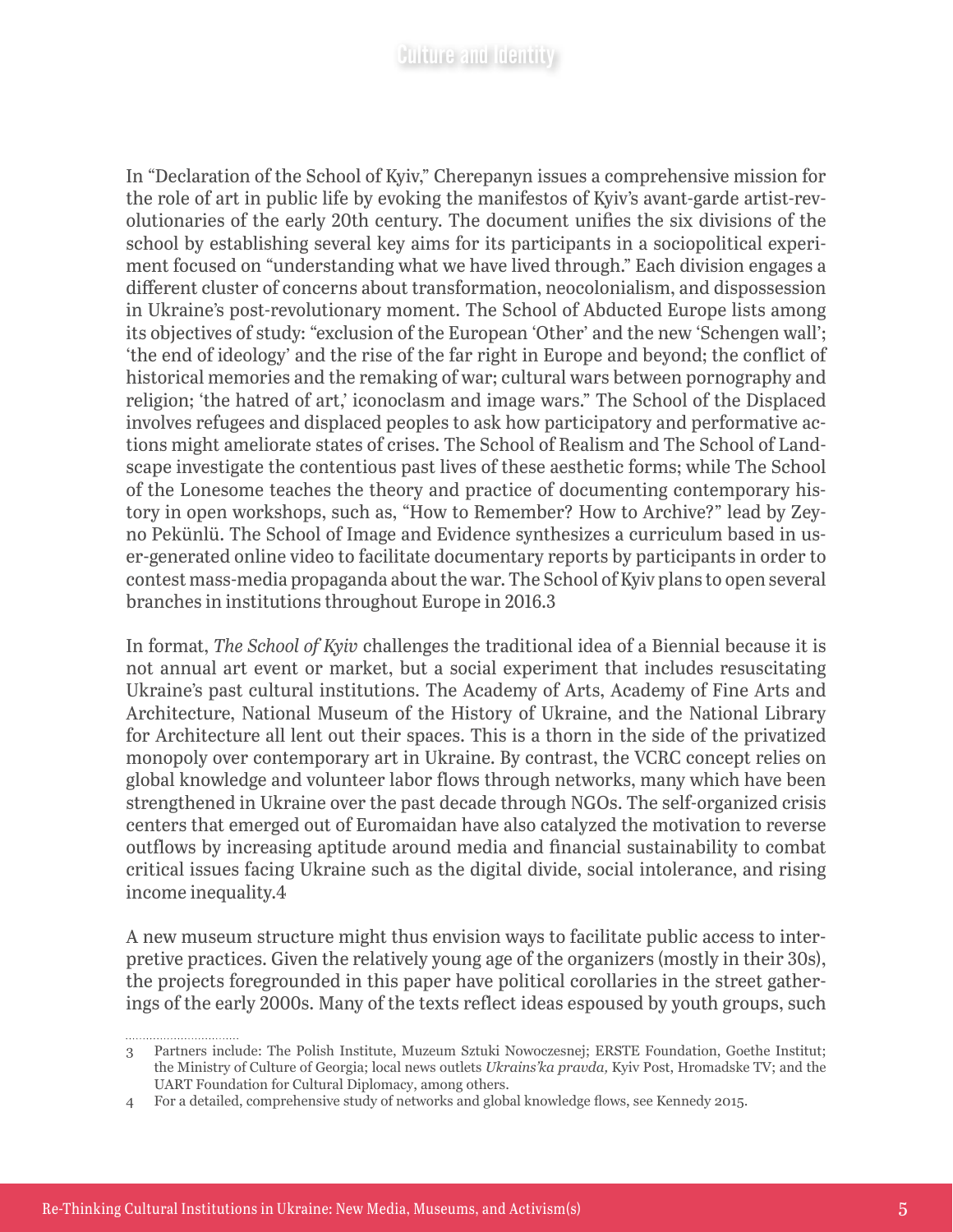as PORA, that were instrumental in the Orange Revolution and whose members have survived into the present through student unions.5 By no small measure, the emerging generation of artists in Kyiv has been at the forefront of sheltering public debate in the intervening years between Ukraine's two recent revolutions. The focus of their civic efforts has evolved into mitigating the negative impacts of regressive laws on independent venues for citizens to discuss more than only art: freedom of expression, censorship, democracy, and human rights.

#### 4. The Role of Media and Information

Despite expectations to the contrary, in the years following the Orange Revolution, when the emerging generation came of age, Ukraine's Parliament (Verkhovna Rada) slid farther toward authoritarianism and sidelined many rights. The failure to sign an Anti-Discrimination Law was overlooked in the talks leading up to the EU Accession Agreement extended to ousted President Viktor Yanukovych. In 2010, the pro-Western opposition leader of the Orange Revolution, former President Viktor Yushchenko, established a censorship bureau charged with monitoring media and public information (the National Expert Commission of Ukraine on the Protection for Public Morality). Protests went largely unnoticed against the Commission's anti-abortion bill in 2011, which was spearheaded in partnership with the Ukrainian Orthodox Church in a conference on Bioethics. Ukraine then followed suit behind Putin's similar initiatives by instituting a "gay propaganda law" criminalizing any behavior, display, or distribution of information conveying same-sex desire. Kyiv's Commission functioned in an authoritarian, Soviet manner; it has since been disbanded, but its effects remain in pervasive censorship practices and negative public attitudes toward minorities.6 During the events on Maidan in 2013-14, many members of Ukraine's art community were among the first to organize the crowd, guide independent journalists, deliver medical aid, and run transport logistics. Social media platforms played a major role in facilitating communication to reduce violence and save lives.

With the boom in big data, access to information has become a basic human need around the globe equal to the right to shelter, water, etc. The United Nations have adopted an Open Charter, "The Principled Use of Humanitarian Information in the Network Age," for "the implementation of open-data policies by 2015" to streamline data sharing between governments and humanitarian responders (United Nations Report 2013). The charter includes a system of checks-and-balances for signatories. But information at

<sup>5</sup> For more context on the role of student unions, youth activism and women's groups in the Euromaidan, see Channell-Justice 2014.

<sup>6</sup> Attitudes toward LGBT issues in Ukraine have become more negative in the decade since the Orange Revolution (Martsenyuk 2012).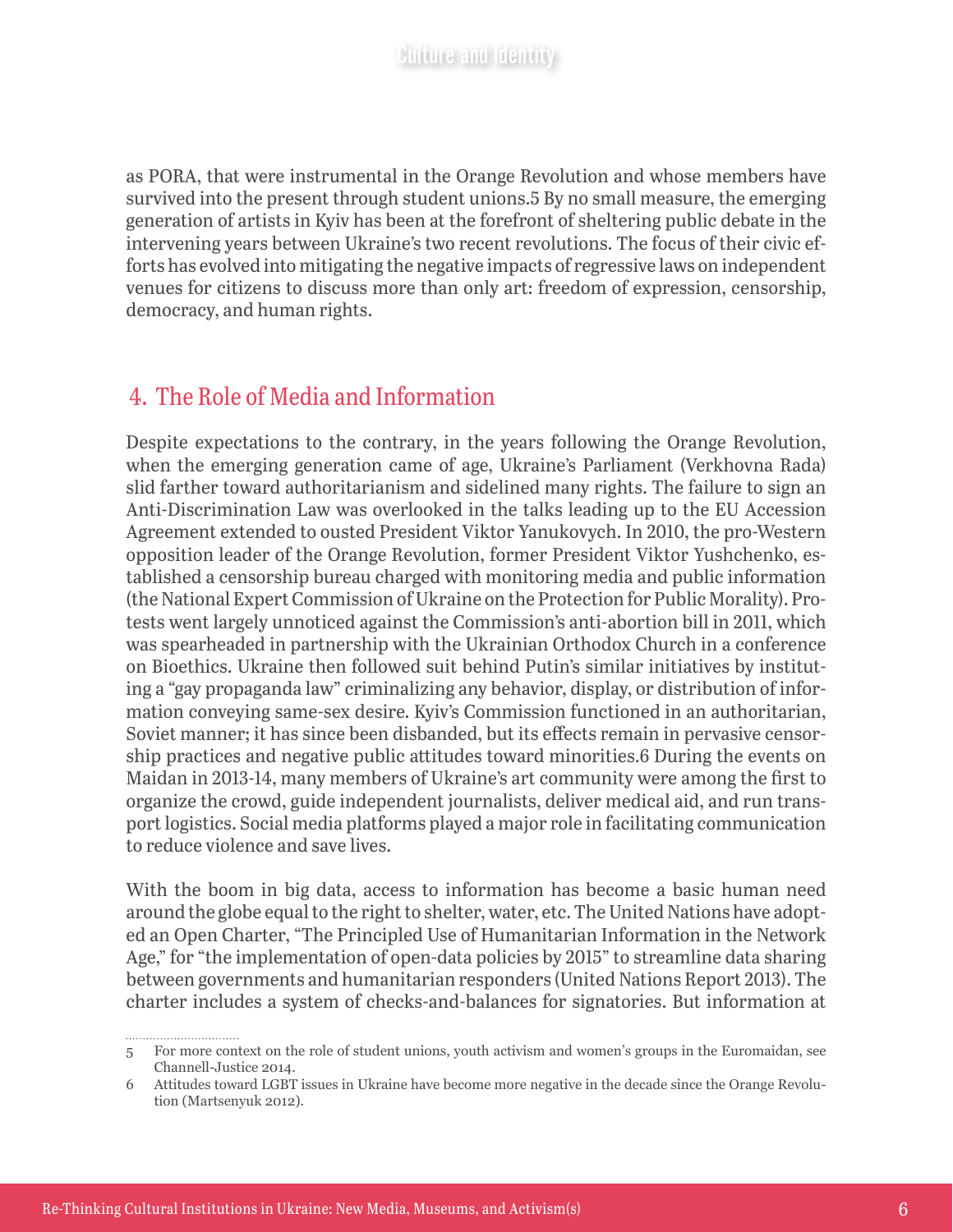this scale can easily be misused. The effects of shared big data and surveillance on human rights are evident in the rise of extreme groups and the repression of civil liberties worldwide. During a Toronto screening of "This is Gay Propaganda!: LGBT Rights and the War in Ukraine" (2015), the film's director, Marusya Bociurkiw, discussed her work with another director from Uganda; they both agreed that the church-state bond in both countries had restricted the free flow of information and compounded discrimination against minorities. In 2013 the Director of one of Ukraine's prominent museums destroyed a controversial painting on display the night before a visit from Yanukovych to mark the anniversary of the Christianization of Kyivan Rus.'7 In January 2015, a prominent leader in the art world survived an attack by a far-right group. Incidents like this have become all too common. Just last month, October 2016, an anonymous group intimidated audience members at the premiere of Bociurkiw's film in Chernivtsi. A separate screening to be held under police guard is currently in the planning stages—this is the direct outcome of a public petition to the mayor of the city.

Themes and topics among Ukrainian art-activists since 2014 highlight cultural institutions as sites for examining questions around social responsibility, and Ukraine's national identity in a global context. Theatre performances, debates, and participatory actions in Kyiv's urban space are providing new platforms for sharing information that challenge the blanketing effects of big data and mainstream media on democracy. For example, panel titles at the VCRC 2015 October Biennale included: "Art as Something Else: Artists Making Institutions"; "Who is Supposed to Build Bridges?"; Learning Europe: Making Space for Self-Education Practices"; "Writing Across Borders: Prospects for a European Public Sphere." The range of countries represented by participants was promising. Speakers and performers included Masha Gessen, Anne Applebaum, Marci Shore, Timothy Snyder, Slavenka Drakulic, Sergey Bratkov, Komar & Melamid, Pawel Althamer, and others. Performance group DIS/ORDER held a "Queer Chapel," featuring a performative, interactive LGBTQIA marriage ceremony. Nikita Kadan's sculpture installation, "The Possessed Can Testify in Court," employed Soviet-era kitsch to deconstruct how ideological meanings are assigned to random objects.

Concern with increasing censorship in Ukraine can be observed at the highest levels. Yet reform efforts have continually unraveled alongside Western leaders' fatigue with the unresolved hybrid proxy conflict (Yekelchyk 2015). One could argue that a media "information war" has catalyzed and sustained the conflict on all sides, but that is a separate debate. A more pressing concern may be how to sustain democracy through increased participation. The events on Maidan in 2013-14 were a watershed for protest, but the continual loss of life and mass displacement have taken a toll on public morale.

<sup>7</sup> The painting depicted politicians and church figures falling into a nuclear reactor, and marching workers, intellectuals, and dissidents resembling members from feminist activist groups Pussy Riot and Femen (RFE/RL 2013).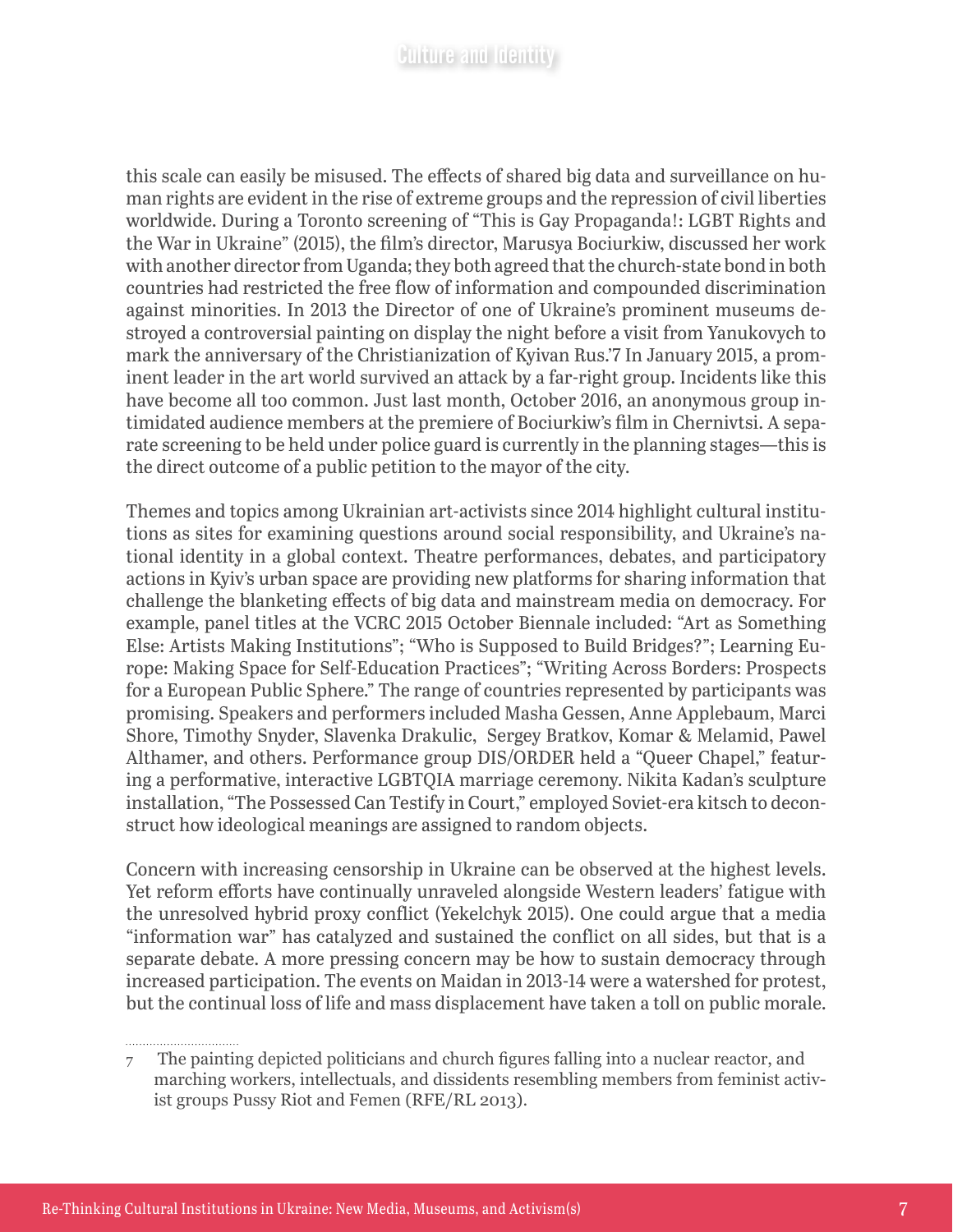Some cultural elites appointed by Yanukovych still occupy their posts, unable to change the oppressive daily practices of the old regime, often due to structural financial constraints. There can be no regeneration without investment in the cultural sphere. The prison complex located across the street from the planning center of *The School of Kyiv*  was a stark reminder of this: the former has heating, a full staff, and is always filled with residents; while the second is a nearly empty textiles warehouse.

#### V. Critical Pathways Forward

The actual impacts of revolution and war in Ukraine are immediate. Invaluable opportunities are emerging for more discussion in contemporary Ukraine about its troubled long twentieth century. Risks to freer dialogue remain as can be seen in a recent motion by some parties to outlaw all symbols connected with the Soviet regime. It may be argued that this kind of silence can actually facilitate censorship and reduce dialogue by allowing for greater cooptation of the past.

In the 1970s the architect Edward Bilsky developed a project for the Museum of Contemporary Art to be constructed on October Revolution Street, the present site of the memorial to the Heavenly Hundred (Небесна сотня) who lost their lives defending the Maidan in 2014. These plans were made during the Stagnation period, and served a pragmatic end: The development of cultural institutions near the corridors of power was intended in order to keep artists from getting too involved in dissident activities. Repressions against the intelligentsia in the 1970s resulted in limiting the museum to a single gallery. With the end of the USSR, the unfinished museum was demolished and the territory was slated for a "shopping center and hotel," but court battles continued and nothing was accomplished. Another architectural pair, Miletsky & Shevchenko's project, included not only a new museum, but uniting the old and new museum buildings into a single museum complex. Hrushevskoho and Instytutska Streets – separated by a steep hill and several buildings – were to be joined. These two main corridors providing access to the governmental area would have connected to form a broad pathway up from Maidan. This alternative structure of the state-art nexus may have resulted in a different outcome of the revolution.

Historically, artists and activists adopt similar roles in applying pressure against public silence. Art does not signify protest in the traditional sense of a state v. society, or group v. society approach to social change. Art is the practice of displaying and interpreting information: it leverages self, audience, and public in critique. Thus, art always contains an element of social controversy. The Soviets formally recognized art as subversive. In 1917, the Bolsheviks seized and installed in state museums all possessions from land-owning peasantry (kulaks). When Viktor Yanukovych fled Ukraine in early 2014,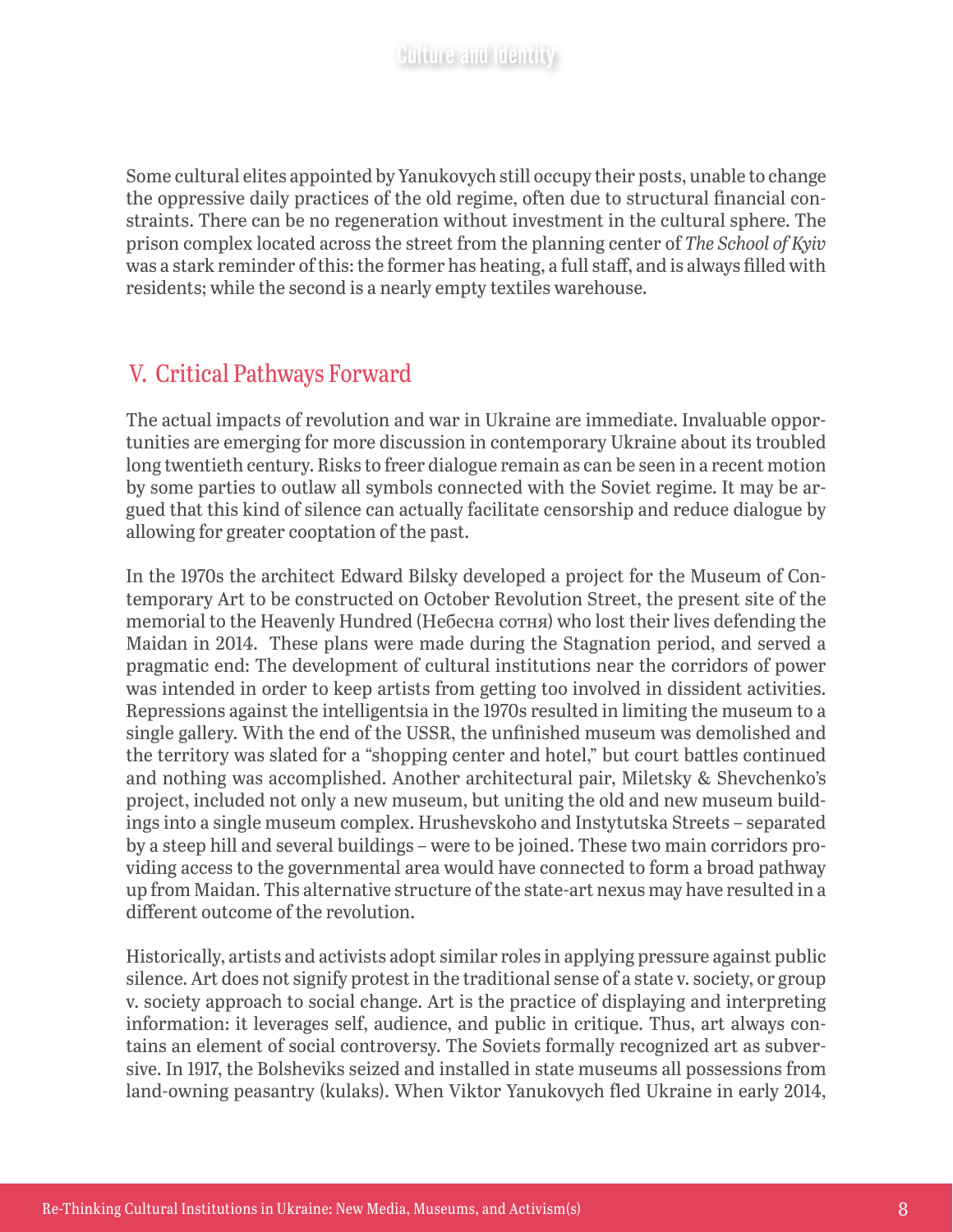the self-defense brigades from Maidan seized his palatial private estate, Mezhyhirya. They discovered embezzled property valued into the high millions, including rare ecclesiastical texts and objects from the 10th century. Items of interest were shipped to the National Art Museum of Ukraine where I observed how curators from several state museums organized them into an ad-hoc exhibit entitled, "Codex Mezhyhirya." The artifacts were displayed on the very crates they were shipped in, surrounded by their wrappings and marked off from the crowds with nothing more than a thin yellow string. Each formed an inventory of the deposed dictator's strange tastes, framed in sections such as: "The Book of Idols," and "The Book of Vanity," a room filled with gaudy self-portraits (Lozhkina and Roytburd 2014). The exhibit proved that the former criminal's plundering of resources in private resembled the same kitsch aesthetic as the campaigns invented by the oligarchs that ruled the 2000s. Their rule had created an information vacuum in the fallout of the Orange Revolution.

Adopting the same format of the codex, and organizing themselves into "books," *The School of Kyiv* returned Yanukovych's stolen texts to the public, but did so by coordinating events across the city to propose a new kind of "museum." The initiative was promising in its ambivalence toward East/West regionalism and other polarizing narratives (there is no official language, no central bureau of review, and no firm attachment to any one sponsor). By no small measure, the emerging generation of artists in Kyiv and their work—especially when we consider it during the years 2004-2014—might be understood to a degree as working to shelter public access points for knowledge and dialogue. The concept dates to Poland's "flying universities," which were maintained by the underground resistance during German occupation. (Later, activists from the Solidarity movement would broker many NGO networks between the West and Ukraine in local projects)(Pospieszna 2014).

War is not a distant memory in Ukraine. The nation's youngest artists are seeking continuities with their grandparents' lived experiences by exploring Soviet spaces, but also "Orange" and "Maidan" revolutionary spaces—from the margins. Their work is often deliberately placed against the "noise" of the information war, in which the past becomes a weapon of the present to provoke divisive social conflicts, and is often drawn in stark East v. West terms. These images undercut news stories that delegitimize individual experience, and do not account for ambivalence and anxiety over failed regime changes, unraveled reforms, and a hybrid proxy war in which it is unclear who is fighting whom.

Exploring intergenerational and international experiences of regime change can open two critical pathways to peace in Ukraine. Securing freer spaces for education and open debate must be facilitated in a grassroots capacity in order to reduce propaganda that relies on identity (ethnicity, nationality, religion, and sexuality) proliferated by the unprecedented falsification of the present state-to-state combat between Russia and Ukraine as a conflict driven by civilians. Secondly, the extensive lessons for strength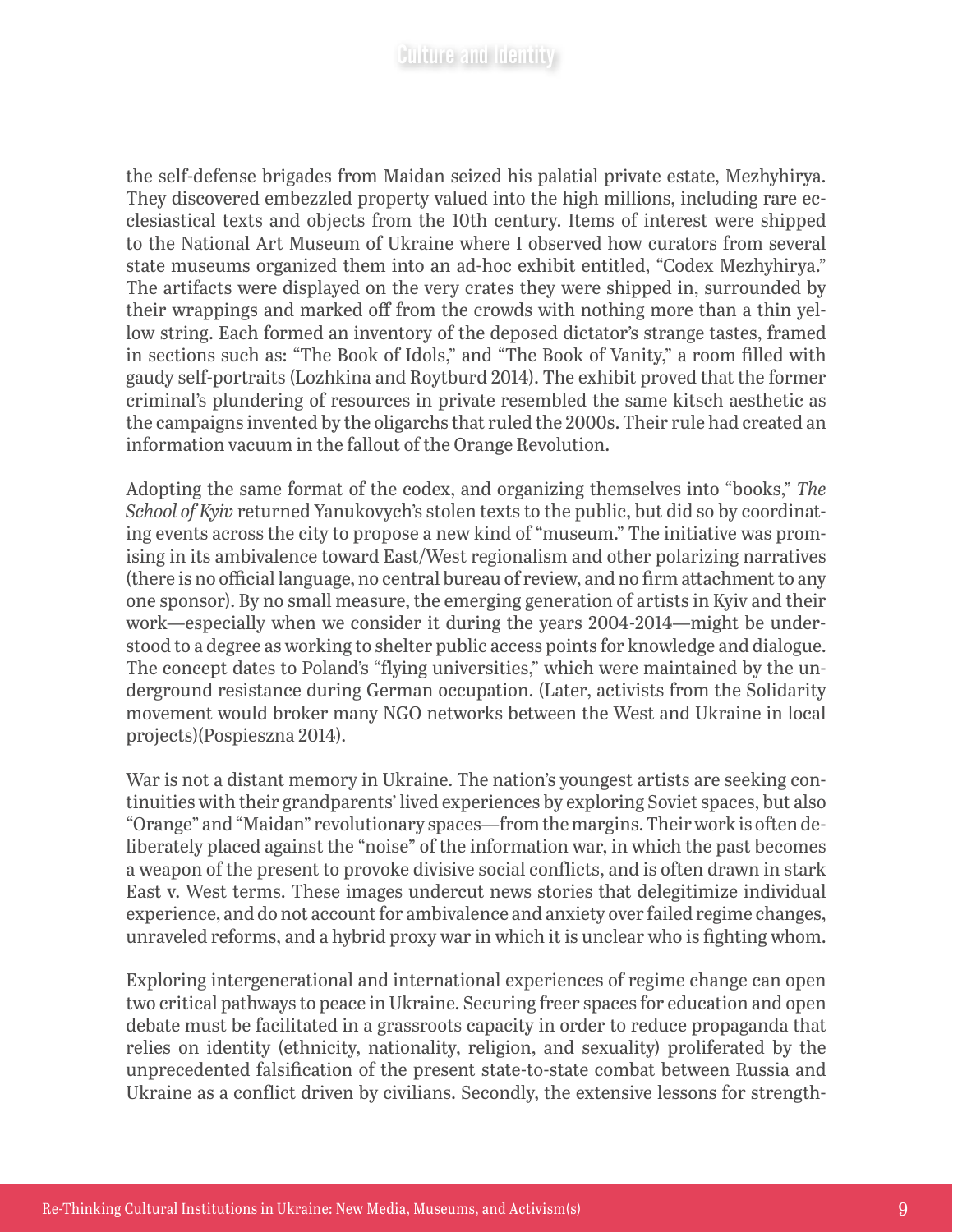ening global solidarities around information access, knowledge networks, and delivery channels for material support should be considered a preventative measure in the diffusion of human rights infringements. It is crucial that Ukrainians' unique cultural and civic viewpoints as being "between" the EU and Russia are not reduced to economic and military tactics only.

Art has urgency in Ukraine in which minorities, artists, and journalists who speak out can easily become targets, forcing retreat from a hostile political environment. This situation is not unique to Ukraine; it is no fault of its citizens, who have fought tirelessly for democracy, nor it is the product of an "ethnic" conflict. The outcome of regressive legislation and elite shoring up resources is a population starved of information, the very basic fabric from which knowledge can be cultivated through education. New engagements with urban space and art can be sites for innovation as they allow interactive experiences that disperse educational processes not only across traditional sites, such as the university and the traditional museum, but by recasting the public value of learning in local terms. Among what is often rendered defunct or obsolete by outsiders, Ukraine's public is invited to encounter through the interstitial spaces of the city as a microcosm for all post-Soviet society. Audiences are invited to explore artifacts of past moments in national history in tension with present ideologies: the pedestal remaining after the demolished statue of Lenin, a metro station from the 70s that was never completed, an open air lecture, a textbook: the idea of "the public" becomes the public encountering itself through its own myths—as they are lived and remembered.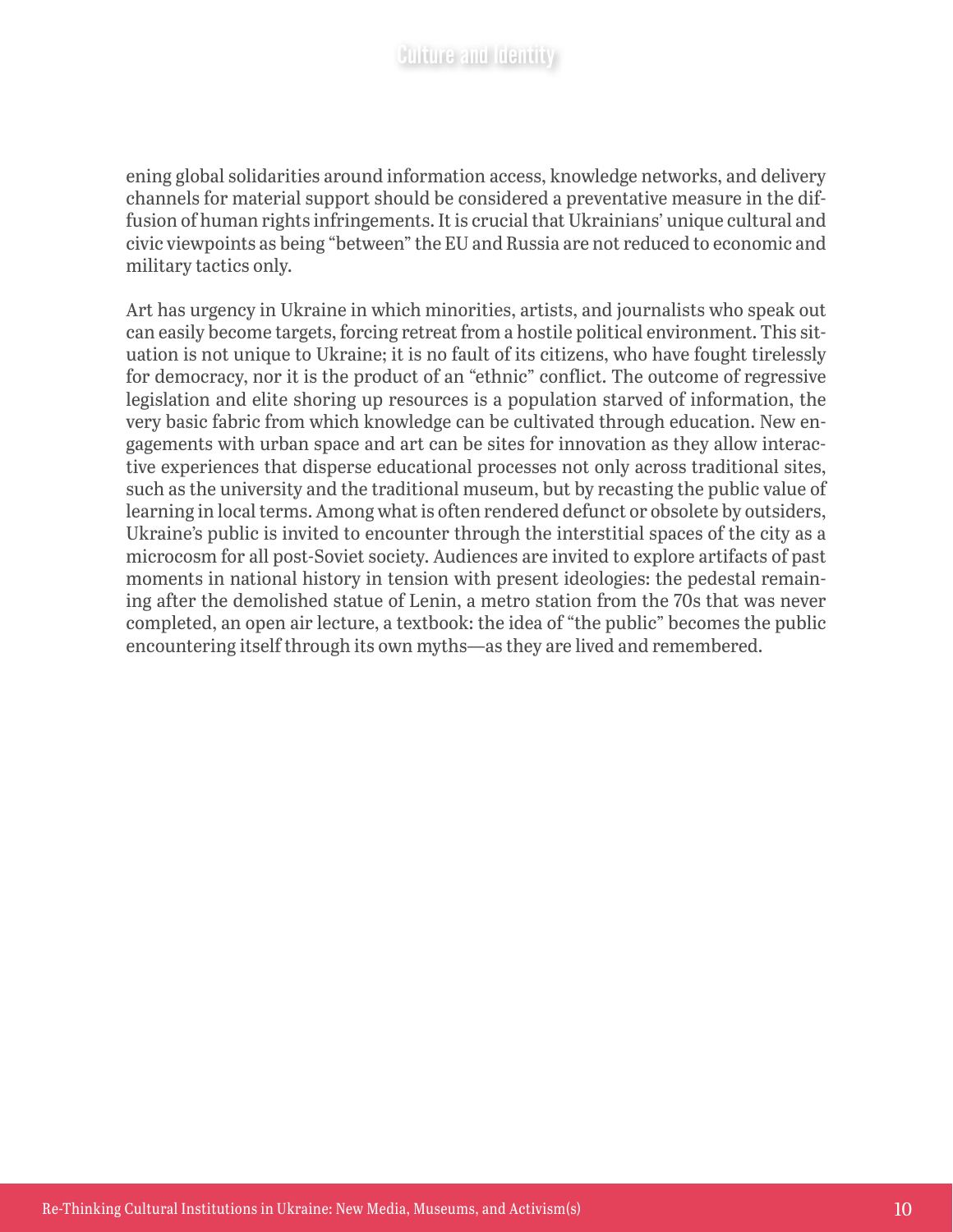### BIBLIOGRAPHY

- Channell-Justice, Emily. 2014. "Flexibility and Fragmentation: Student Activism and Ukraine's (Euro)Maidan Protests." *Berkeley Journal of Sociology.* October 20. [http://berkeley](http://berkeleyjournal.org/2014/10/flexibility-and-fragmentation-student-activism-and-ukraines-euromaidan-protests/)[journal.org/2014/10/flexibility-and-fragmentation-student-activism-and-ukraines-eu](http://berkeleyjournal.org/2014/10/flexibility-and-fragmentation-student-activism-and-ukraines-euromaidan-protests/)[romaidan-protests/](http://berkeleyjournal.org/2014/10/flexibility-and-fragmentation-student-activism-and-ukraines-euromaidan-protests/)
- Cherypanyn, Vasyl. 2015. "Declaration of the School of Kyiv—Kyiv Biennial 2015," *Political Critique.com*, September 24.

[http://politicalcritique.org/cee/ukraine/2015/declaration-of-the-school-of-kyiv-ky](http://politicalcritique.org/cee/ukraine/2015/declaration-of-the-school-of-kyiv-kyiv-biennial-2015/)[iv-biennial-2015/](http://politicalcritique.org/cee/ukraine/2015/declaration-of-the-school-of-kyiv-kyiv-biennial-2015/)

- Kennedy, Michael D. 2015. *Globalizing Knowledge: Intellectuals, Universities, and Publics in Transformation*. Stanford: Stanford University Press.
- Lozhkina, Alisa and Alexander Roytburd. 2014. "Inventory of a Dictator," *Art Ukraine.com*. June 13.<http://artukraine.com.ua/eng/a/inventory-of-a-dictator/#.VoGnkhhN3Oo>
- Martsenyuk, Tamara. 2012. "Ukrainian Societal Attitudes Towards the Lesbian, Gay, Bisexual and Transgender Communities." *Gender, Politics, and Society in Ukraine.* Eds. by Olena Hankivsky and Anastasiya Salnykova, 385-410. Toronto, University of Toronto Press.
- Matusevich, Yan. 2015. "This is Not a Biennale," *Medium.com*, November 17. [https://medium.](https://medium.com/@yanmatusevich/this-is-not-a-biennale-63c20637646e#.abzudotdp) [com/@yanmatusevich/this-is-not-a-biennale-63c20637646e#.abzudotdp](https://medium.com/@yanmatusevich/this-is-not-a-biennale-63c20637646e#.abzudotdp)

Mishchenko, Kateryna, ed. 2015. *The Book of Kyiv*. Kyïv: Medusa.<http://theschoolofkyiv.org/>

- Pospieszna, Paulina. 2014. *Democracy Assistance from the Third Wave: Polish Engagement in Belarus and Ukraine.* Pittsburgh: University of Pittsburgh Press.
- RFE/RL. 2013. "Ukrainian Museum Director Destroys Critical Painting Ahead of President's Visit," July 26. [http://www.rferl.org/content/ukraine-art-destroyed-kuznetsov-kiev](http://www.rferl.org/content/ukraine-art-destroyed-kuznetsov-kievan-rus-yanukovych/25058261.html)[an-rus-yanukovych/25058261.html](http://www.rferl.org/content/ukraine-art-destroyed-kuznetsov-kievan-rus-yanukovych/25058261.html)
- "This is Gay Propaganda!: LGBT Rights and the War in Ukraine" Directed by Marusya Bociurkiw. Documentary, 53 mins. Winds of Change Productions.